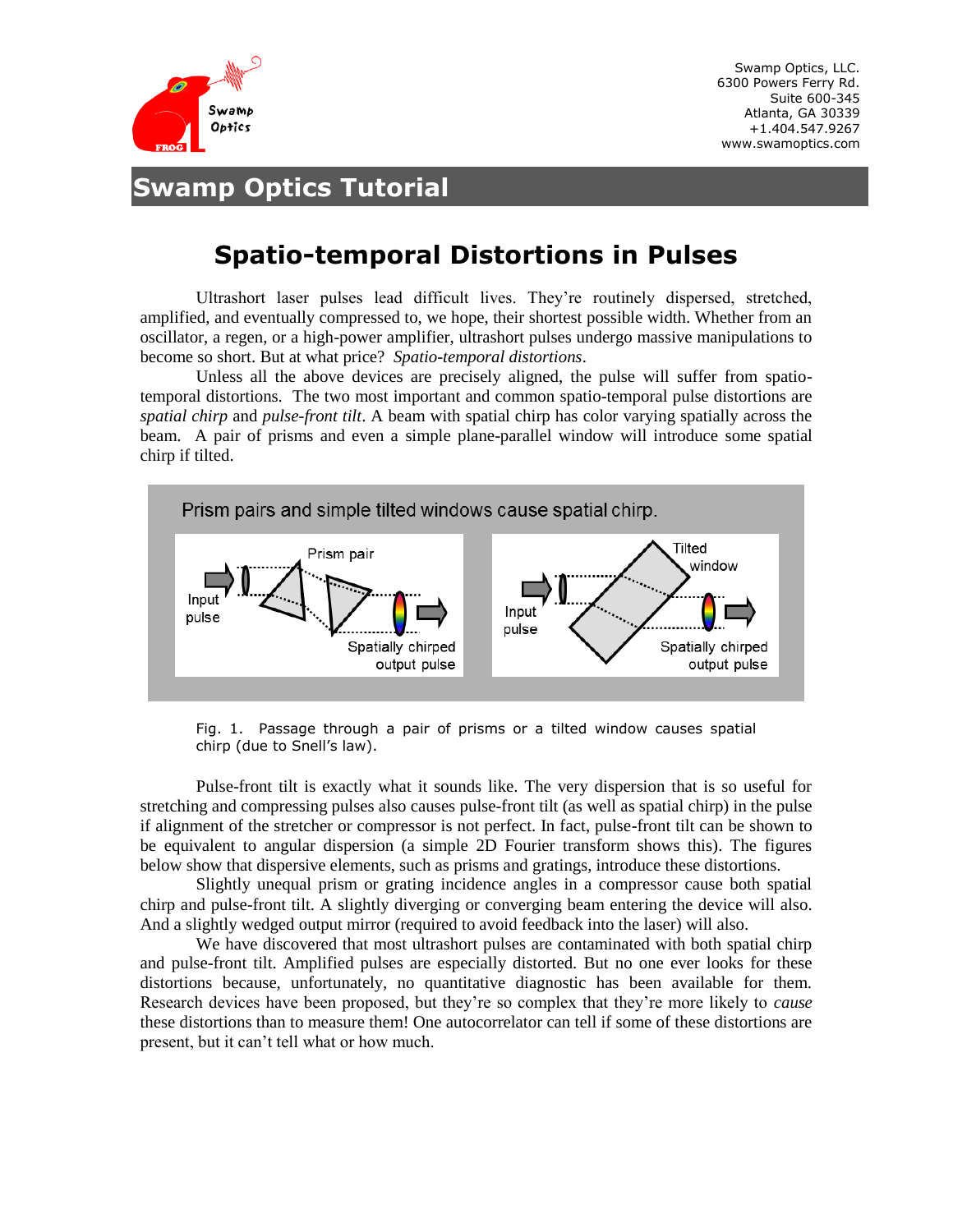



Fig. 2. Dispersive elements can yield both spatial chirp and pulse-front tilt. Pulse compressors, which are composed of as many as four dispersive elements, can yield both of these distortions unless aligned perfectly.

Remarkably, GRENOUILLE measures both of these distortions quantitatively and very accurately. And it does so without additional components or cost. The GRENOUILLE trace actually contains all the required information!

Spatial chirp causes the GRENOUILLE trace (which is ordinarily symmetrical with respect to delay) to tilt by twice the spatial chirp (see Fig. 3).[1]



Fig. 3. A pulse with spatial chirp entering a GRENOUILLE. The Fresnel biprism separates the bluer and redder halves of the beam, which cross in the SHG crystal. Notice that the mean wavelength will vary across the trace, indicating the spatial chirp.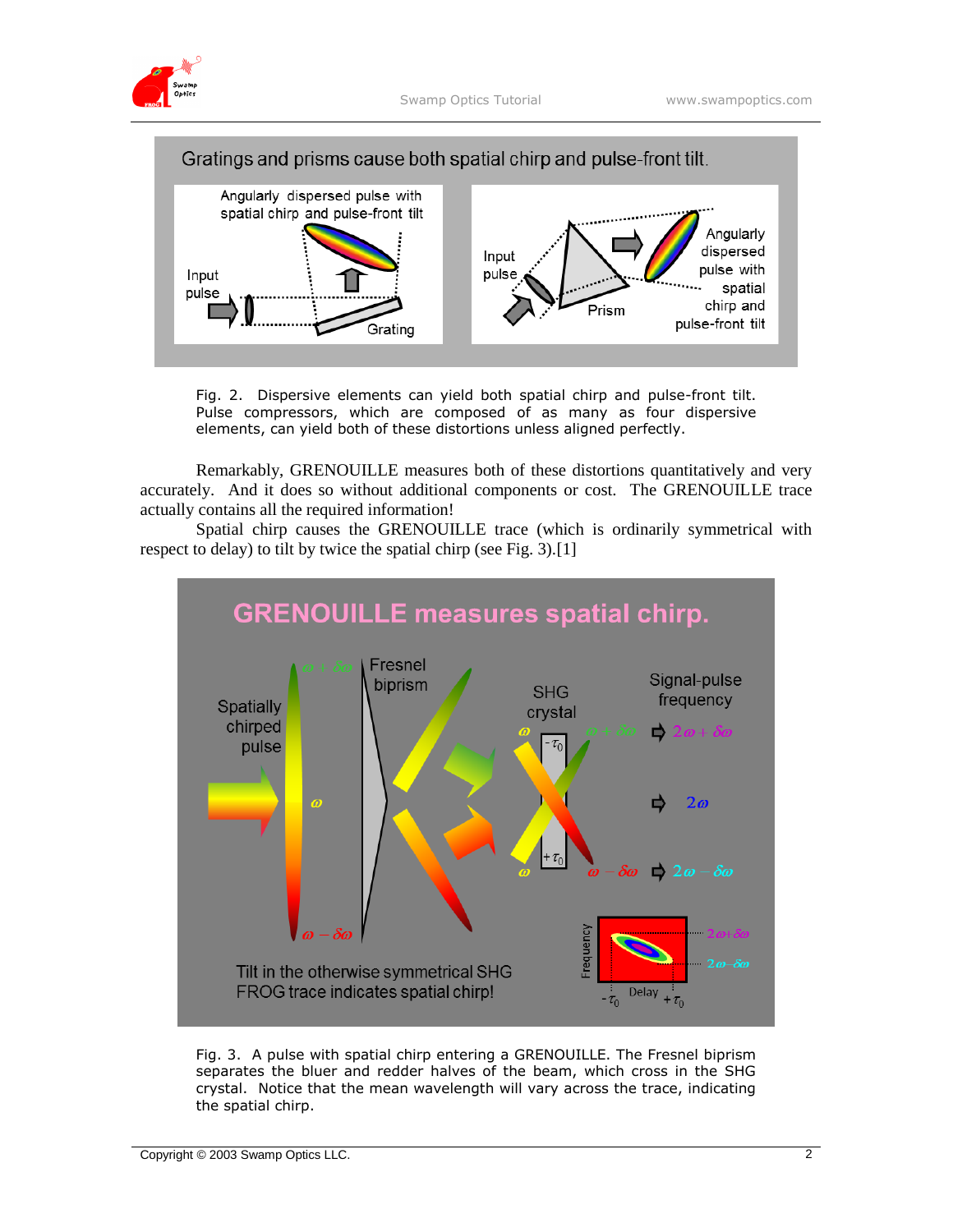

Pulse-front tilt displaces the trace along the delay axis in direct proportion to the pulsefront tilt (see Fig. 4).[2] Indeed, GRENOUILLE is the most accurate device ever developed for pulse-front tilt![2]

With GRENOUILLE, you can simply observe the measured trace to see these distortions, or, better, use the FROG software, which, not only rapidly retrieves the pulse intensity and phase, but also determines both of these spatio-temporal distortions for all pulse measurements using GRENOUILLE.



Fig. 4. Pulses with (red) and without (green) pulse-front tilt entering a GRENOUILLE. Notice that pulse-front tilt displaces the trace center by an amount directly proportional to the pulse-front tilt.

## **References**

[1] S. Akturk, M. Kimmel, P. O'Shea, and R. Trebino, *Measuring spatial chirp in ultrashort pulses using single-shot Frequency-Resolved Optical Gating,* Opt. Expr., 11(1), p. 68-78, 2003. [2] S. Akturk, M. Kimmel, P. O'Shea, and R. Trebino, *Measuring pulse-front tilt in ultrashort pulses using GRENOUILLE,* Opt. Expr., 11(5), p. 491 - 501, 2003.

## **About Swamp Optics**

Founded in 2001, Swamp Optics, LLC offers cost-effective quality devices to measure ultrashort laser pulses. It specializes in frequency-resolved optical gating (FROG) and